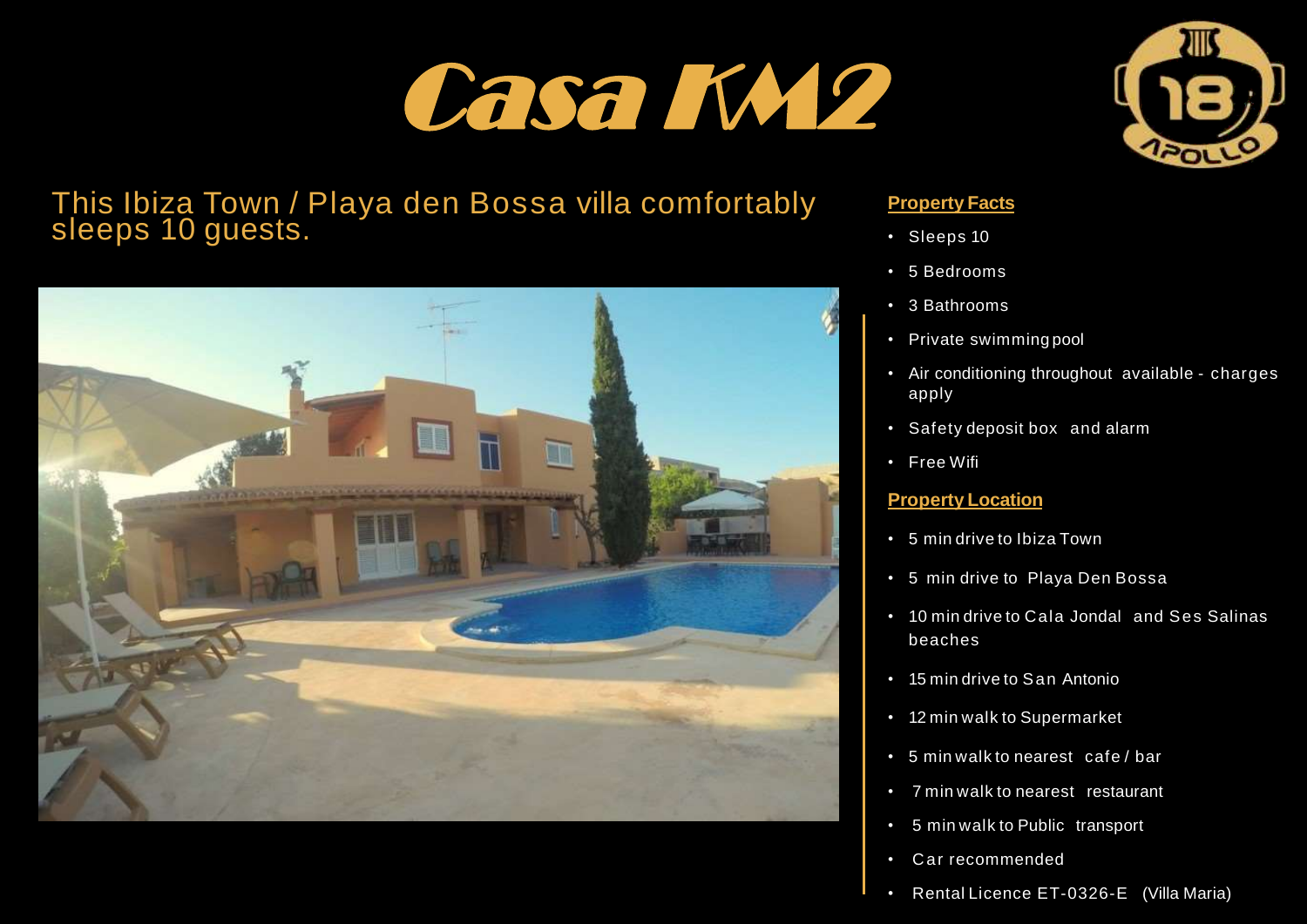



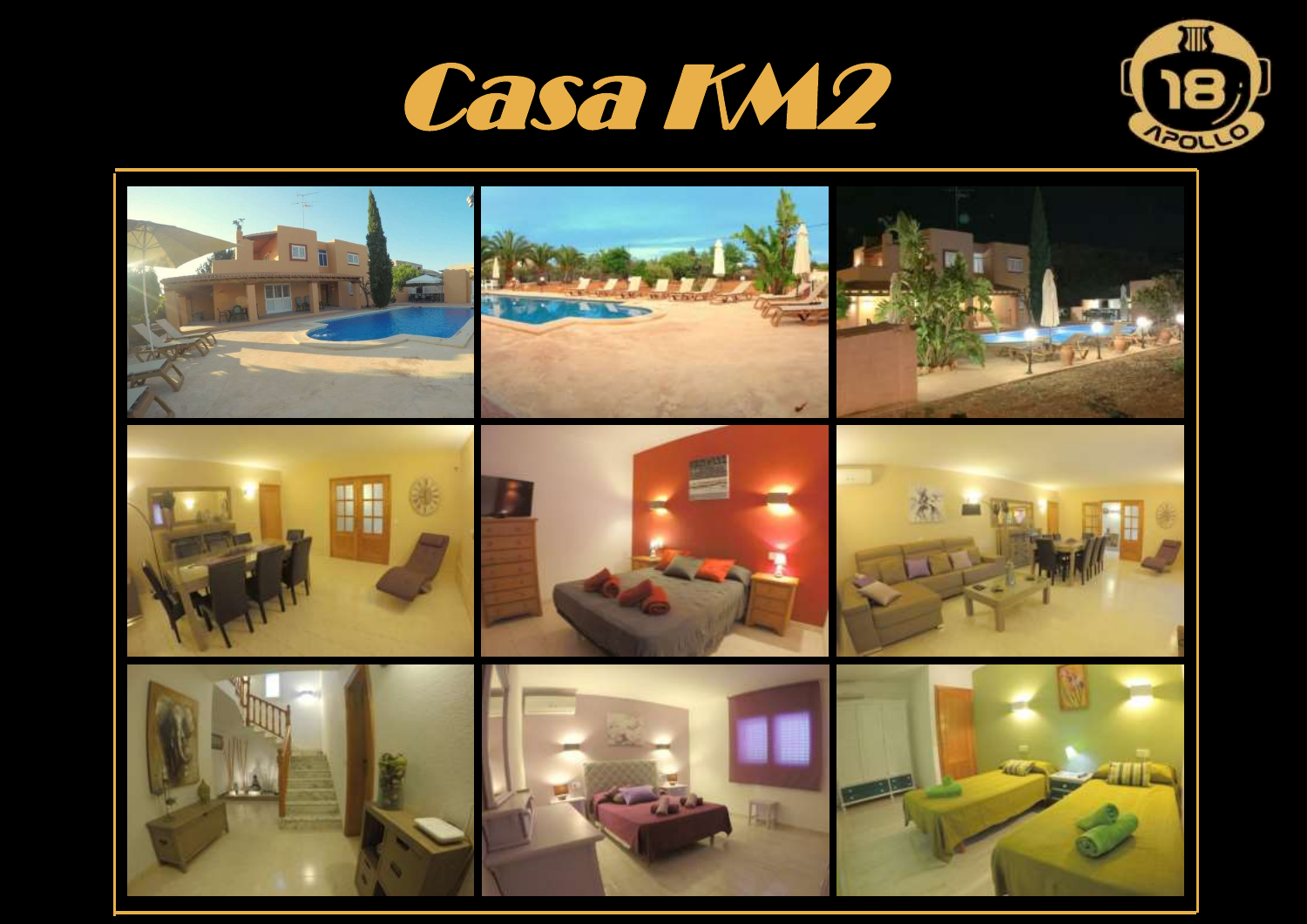## Casa KM2



## This Ibiza Town / Playa den Bossa villa comfortably sleeps 10 guests.

## **About VillaKM2**

If you're looking for a villa close to Ibiza Town, this

property is a great choice. As the name gives away, it is only two kilometres outside Ibiza Town. With its newly decorated, stylish interior and air conditioning through out and the lovely pool area, it is a popular choice for groups who want to relax in a private and really convenient location. The busy resorts of Playa den Bossa and Ibiza Town are only a few minutes' drive away. This lovely villa is a spacious and stylish property, with really well laid out accommodation. It's an ideal choice for families or mixed groups and is in an excellent position to access the whole of Ibiza.

You enter Villa KM2 through an electric gate where there is plenty of room for parking under a car port. The main entrance, which is situated at the side of the house leads into a stylsih hallway. To the left is a large living room which has a TV. music system and comfortable sofas. Next to the living room is a well equipped kitchen with modern appliances. On this level there are two good size bedrooms, both with double beds, and a stylish, modern bathroom / shower. Upstairs, there are another three bedrooms; two doubles, one twin and another bathroom / shower.

The grounds and pool area at Villa KM2 are one of the big attractions of this house. There is a lovely, large pool and outside shower room with toilet . The pool terrace has plenty of room for sunbathing on loungers. There is a newly created outside kitchen and dining area, ideal for long lunches by the pool or evening meals under the stars.

Villa KM2 has been a consistently popular house for us over the years, and is great for families or groups. The villa is spacious and private, but only a short drive away from Ibiza Town or the busy resort of Playa den Bossa. Villa KM2 is also in an ideal location to reach the rest of the island with ease.

### **Property Facts**

- Sleeps 10
- 5 Bedrooms
- 3 Bathrooms
- Private swimming pool
- Air conditioning throughout available - charges apply
- Safety deposit box and alarm
- Free Wifi

#### **PropertyLocation**

- 5 min drive to Ibiza Town
- 5 min drive to Playa Den Bossa
- 10 min drive to Cala Jondal and Ses Salinas beaches
- 15 min drive to San Antonio
- 12 min walk to Supermarket
- 5 min walk to nearest cafe / bar
- 7 min walk to nearest restaurant
- 5 min walk to Public transport
- Car recommended
- Rental Licence ET-0326-E (Villa Maria)